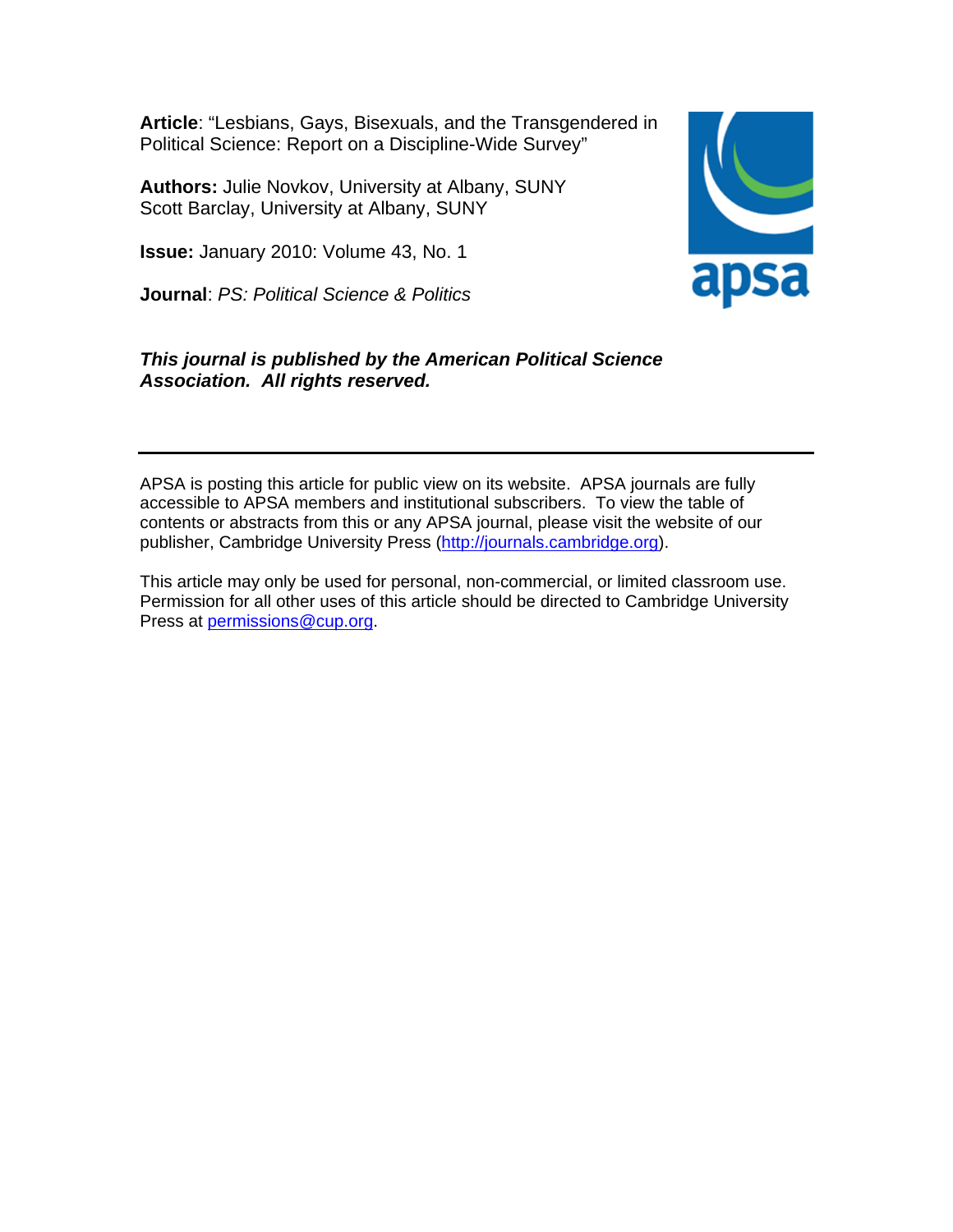# THE PROFESSION

# Lesbians, Gays, Bisexuals, and the Transgendered in Political Science: Report on a Discipline-Wide Survey

**Julie Novkov,** *University at Albany, SUNY* **Scott Barclay,** *University at Albany, SUNY*

**ABSTRACT** This article reviews the results of a discipline-wide survey concerning lesbians, gays, bisexuals, and the transgendered in the discipline. We find that both research and teaching on LGBT topics have made some headway into the discipline, and that political scientists largely accept that LGBT issues can be fundamentally political and are worth studying and teaching for that reason. Nonetheless, troubling questions about discrimination both against those who conduct research concerning LBGT issues and LGBT individuals themselves remain.

**.............................................................................................................................................................................................................................................................**

**.............................................................................................................................................................................................................................................................**

*"This campus is homophobic. A tenured faculty member warned me not to come out until I had tenure."*

*"Bending over for junk like LGBT studies will make Political Science more irrelevant than it already is."*

*"The most significant problem facing "LBGT" political scientists* is the manner in which their lifestyle and activism cloud and con*fuse their professional activities."*

*"LGBT is a nonissue and I like many others actively keep such garbage off the radar screen. It's a weak political agenda and does not merit any attention whatsoever."*

*"I don't think LGBT political scientists face any problems."*

The Committee on the Status of Lesbians, Gays,<br>
Bisexuals, and the Transgendered in the Profession<br>
recently conducted a survey of the membership of<br>
the American Political Science Association (APSA).<br>
This survey, which a Bisexuals, and the Transgendered in the Profession recently conducted a survey of the membership of the American Political Science Association (APSA). This survey, which asked a range of questions about toward LGBT scholars, and attitudes regarding research and teaching that incorporate LGBT topics, was the first full-scale study of opinions on these issues since 1993.

The survey results suggest that one's identity as a lesbian, gay man, bisexual, or transgendered person matters in the profession. Respondents, both those who identify as LGBT and those who do not, differed on how identity matters, with some arguing that it does not. But within the survey results lie debates over the extent and locations of discrimination based on identity and on the way that identity intersects with research. Further, respondents differed on how—and in a few cases whether—LGBT topics and issues should be incorporated into the research, teaching, and service missions of the discipline.

Respondents reported experiencing, witnessing, or participating in few acts of overt discrimination or active hostility toward LGBT individuals. Nonetheless, respondents did report specific instances, and identified, and in a few cases expressed, highly negative attitudes about LGBT political scientists and their place in the field, whether researching and teaching about LGBT issues or not. Given what we know about individuals' reluctance to express overtly discriminatory beliefs in surveys, we assume that what we report here does not encompass the full scope of hostility that LGBT individuals and those who research and teach on LGBT issues face.

Previous research on the experiences of political scientists of color and female political scientists has outlined the particular challenges they face, documenting a hostile climate in research and teaching (Alexander-Floyd 2008; Dion 2008; Sampaio 2006; Mathews and Andersen 2001; Breuning and Sanders 2007; Monforti and Michelson 2008).

Given this research, we expected to find that LGBT identity matters similarly for political scientists. Identity weaves through

**Julie Novkov** *is a professor of political science and women's studies at the University at Albany, SUNY,where she also directs the graduate programin political science. Sheis a former chairofAPSA'sCommitteeon the StatusofLesbians,Gays,Bisexuals,and theTransgendered in the Profession and currently serves as a member of the Executive Council.* **Scott Barclay** *is an associate professor of political science at the University at Albany, SUNY. His research in the last decade has focused on the political and social forces that* shape the same-sex marriage discussion in the United States, with an emphasis on the fac*tors that prompt different legislative and judicial responses from individual states.*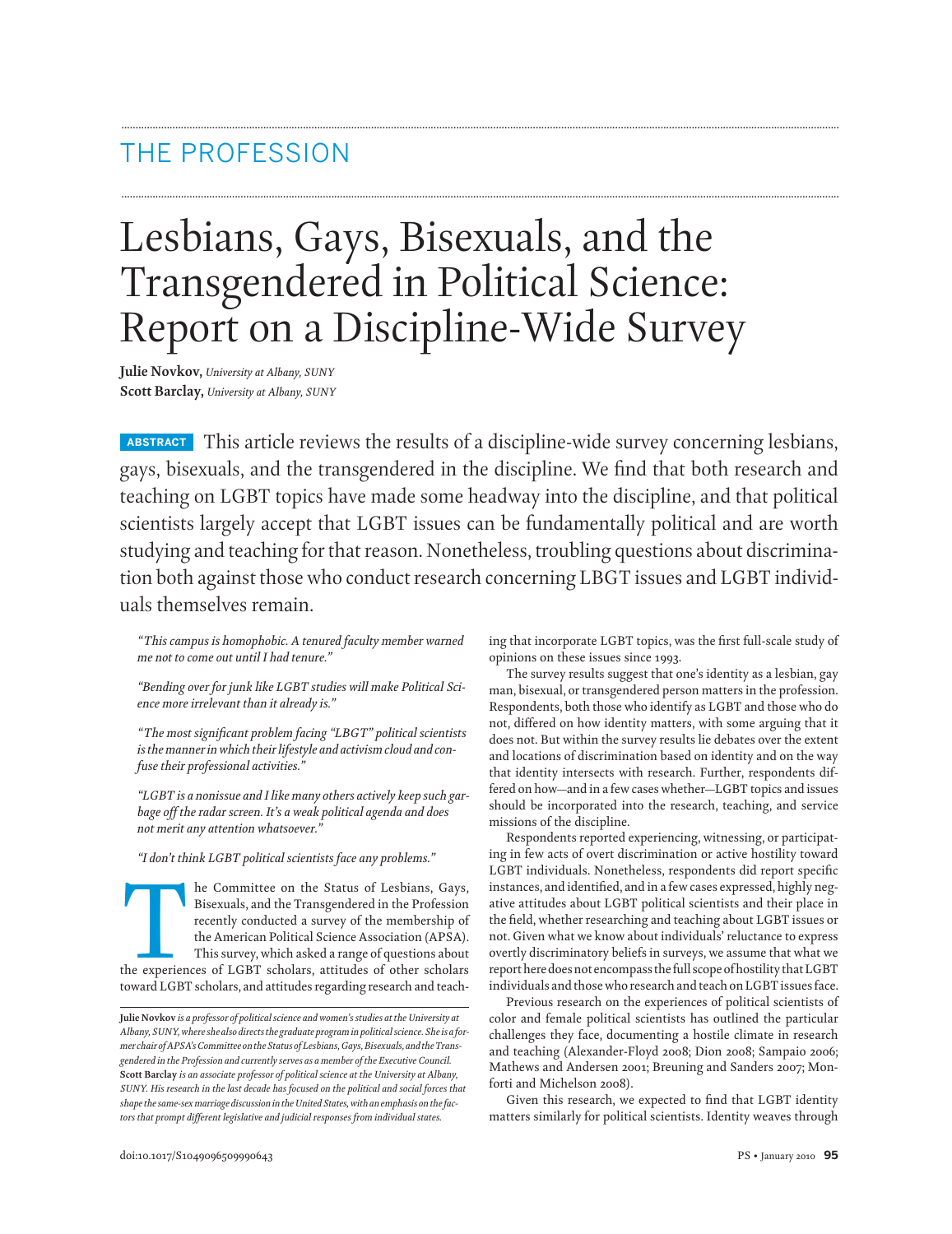the experiences of acquiring a professional degree, getting a position and moving up the career ladder, and performing the basic triad of research, teaching, and service in faculty positions. But it also affects how we negotiate our collegial relations, and for many of us, how we think about the discipline and our place in it. This report answers some questions about how LGBT individuals negotiate their orientations and gender identities in the profession. It also raises important questions both for future research on this population and for individual political scientists themselves in how they think about the profession and their places in it.

#### THE SURVEY

The Web-based survey went into the field in the spring of 2007. It garnered 2,215 responses. Of these respondents, 1,883 (85%) identified themselves as heterosexual, and 324 (15%) identified themselves as LGBT. Of the LGBT respondents, 6 individuals (0.3%) identified themselves as transgendered, 98 (4.4%) as bisexual, 78 (3.2%) as lesbians, and 142 (6.4%) as gay men. The survey did not ask about transsexuality as an identity, but in the open-ended response opportunities, a few individuals identified themselves as transsexuals. With such a small response rate, we have concerns about the extent to which the respondents in fact represent the discipline as a whole. In particular, we do not know whether respondents were more likely to reply to the survey because of their strong opinions on LGBTs and LGBT issues. To understand more about the respondents, we can look at fuller demographic data for the profession and compare these data to ours; a full account of how the survey respondents compare to the broader discipline can be found in the appendix. The analysis to follow thus describes a population that is more female, less advanced in

of political theory respondents who identified as lesbians and the 9% of public law respondents who identified as bisexual.

Table 2 shows the correlations between academic rank and orientation or identity for individuals who reported their ranks.<sup>1</sup> As the numbers concerning age (and available in the appendix) suggest, individuals identifying as LGBT appear to be more prevalent in lower academic ranks and in contingent positions. Nonetheless, in apparent contrast to the pattern for women and people of color, the survey suggests no drop-off between the ranks of assistant and associate professor. Without a firm sense of LGBT representation in the discipline as a whole, it is difficult to say a lot about this information, but it does hint that younger and more junior cohorts are more likely to identify as LGBT (see table 3).

#### IMPORTANT THEMES

Despite our caveats about how well the respondents represent the discipline as a whole, we have drawn out some themes from the data that reflect areas for both optimism and concern. Some LGBT academics have significant anxieties about climate issues, and many respondents overall perceived some differences in the ways that LGBT academics negotiate their careers.While many respondents did not believe that one's LGBT status would have an overall negative impact upon career opportunities, advancement in the profession, collegial relations, or teaching, others reported detrimental experiences or troubling uncertainty.

A theme worth more exploration is how political scientists believe that our discipline should deal with sexuality as a factor in research and teaching about politics. Our respondents expressed strong and divergent opinions that intersected in interesting ways with debates over the centrality of positivism and the role of

rank, and likely more youthful than the profession overall.We suspect that these response patterns may indicate a modest selection bias among respondents in favor of individuals who in the general population are more likely to be supportive of LGBT rights. Further, in most of the analysis, we do not distinguish between responses provided by graduate students and full professors, although there are clear power differentials based upon rank and status, with implications for the impact of individuals' attitudes on climate.

As table 1 demonstrates, all large fields had respondents who identified themselves as lesbians, gays, and bisexuals, with the largest percentages of LGBT respondents in political theory and public law, and the smallest in American politics and international relations. While the numbers are small enough to warrant caution, particularly interesting are the 7%

# *Table 1* **Respondents' Sexual Orientation and Gender**

|        | <b>BISEXUAL</b> | <b>GAY</b> | <b>LESBIAN</b> | <b>TRANS</b> | <b>HETERO</b> | <b>TOTAL</b> |
|--------|-----------------|------------|----------------|--------------|---------------|--------------|
| Female | 59              |            | 78             |              | 722           | 861 (39.1%)  |
| Male   | 39              | 142        |                |              | 1159          | 1343 (60.1%) |
| Total  | 98 (4.4%)       | 142 (6.4%) | 78 (3.2%)      | 6(.3%)       | 1183 (85.3%)  | 2204         |

Note: The totals for transgendered and heterosexuals include three persons who did not identify as female or male.

#### *Table 2*

#### **Area of Research Specialization and Orientation/Identity (Percentages in Parentheses)**

| <b>FIELD</b>                 | BI      | GAY     | <b>LESBIAN</b> | <b>TRANS</b> | %LGBT | <b>HETERO</b> | <b>TOTALS</b> |
|------------------------------|---------|---------|----------------|--------------|-------|---------------|---------------|
| <b>American Politics</b>     | 26 (3%) | 52 (7%) | 22(3%)         | 2(.3%)       | 12.9  | 686 (87%)     | 788           |
| <b>Comparative Politics</b>  | 17(6%)  | 18 (6%) | 12 (4%)        | $0(0\%)$     | 15.7  | 253 (84%)     | 300           |
| International Relations      | 13 (3%) | 29(7%)  | 16 (4%)        | $2(0.4\%)$   | 13.8  | 376 (86%)     | 436           |
| <b>Political Theory</b>      | 15(7%)  | 13 (6%) | 16 (7%)        | $0(0\%)$     | 19.6  | 180 (80%)     | 224           |
| <b>Public Administration</b> | 7(3%)   | 19 (9%) | 5(2%)          | $1(.4\%)$    | 15.3  | 177 (85%)     | 209           |
| Public Law                   | 10 (9%) | 6(5%)   | 5(4%)          | $1(.8\%)$    | 19.3  | 92 (81%)      | 114           |
| Other <sup>6</sup>           | 3(7%)   | 2(4%)   | 2(5%)          | $0(0\%)$     | 17.1  | 34 (83%)      | 41            |
| <b>Total</b>                 | 91 (3%) | 139 (9) | 78 (2%)        | 6(.4%)       | 14.9  | 1798 (84%)    | 2112          |

Note: The percentages in this table do not match table 1 because some individuals declined to identify a field of expertise.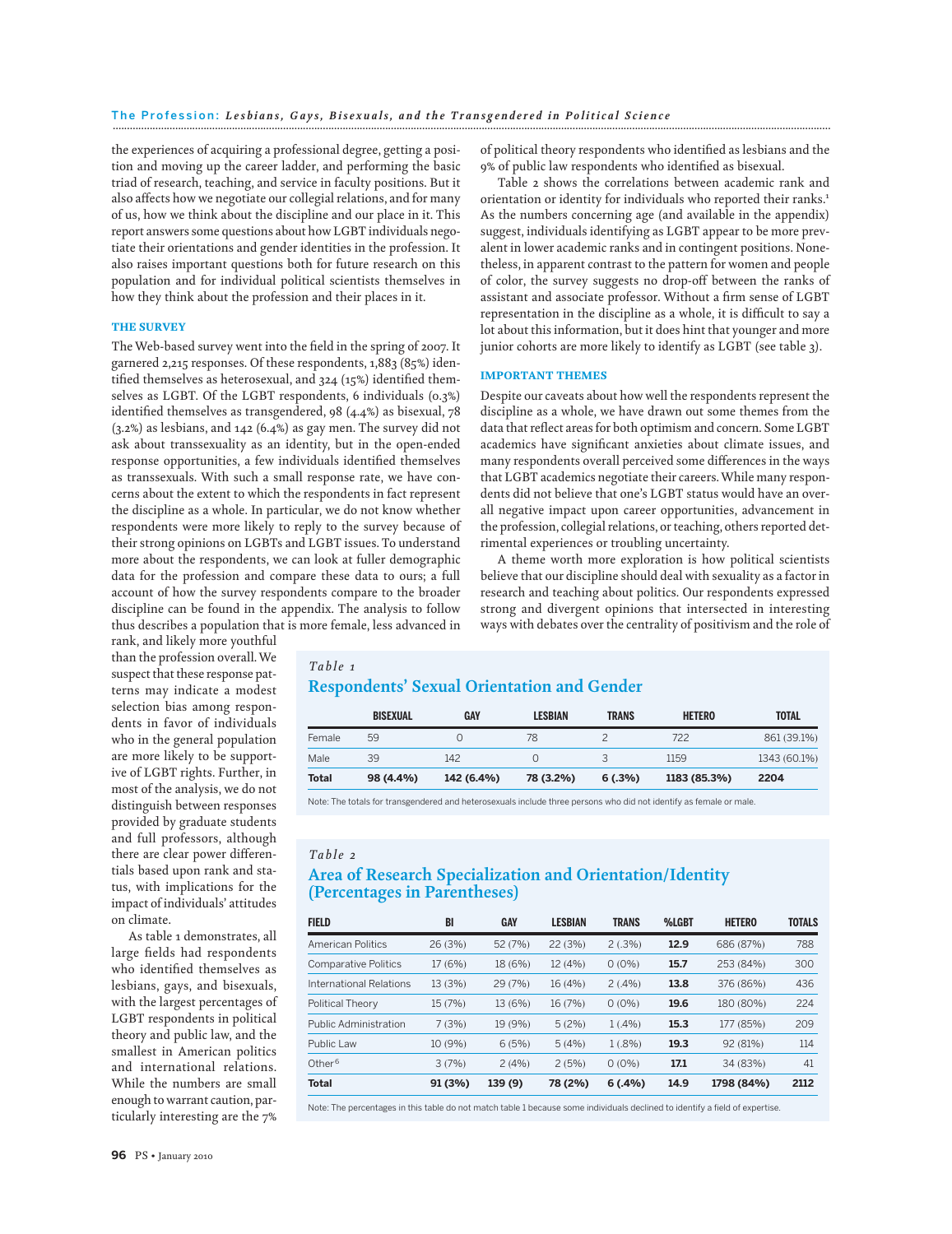# *Table 3* **Academic Rank**

| <b>RANK</b>                 | <b>BISEXUAL</b> | GAY      | <b>LESBIAN</b> | TRANS     | %LGBT | <b>HETERO</b> | <b>TOTAL</b> |
|-----------------------------|-----------------|----------|----------------|-----------|-------|---------------|--------------|
| Visiting/adjunct/instructor | 8(7%)           | 8(7%)    | 2(2%)          | 1(1%)     | 16.4  | 97 (84%)      | 116          |
| Assistant professor         | 24 (5%)         | 36 (7%)  | 15 (3%)        | $1(.2\%)$ | 15.2  | 423 (85%)     | 499          |
| Associate professor         | 11 (3%)         | 25(7%)   | 17 (5%)        | $0(0\%)$  | 15.2  | 296 (85%)     | 349          |
| Full professor              | 18 (4%)         | 17(4%)   | 11(3%)         | $0(0\%)$  | 11.0  | 372 (89%)     | 418          |
| Dist/Emeritus/Admin         | $0(0\%)$        | $0(0\%)$ | $0(0\%)$       | $0(0\%)$  | 0.0   | 39 (100%)     | 39           |
| Other                       | $1(10\%)$       | $0(0\%)$ | $1(0\%)$       | $0(0\%)$  | 20.0  | $8(80\%)$     | 10           |
| <b>Total</b>                | 62              | 86       | 46             | 2         | 13.7  | 1235          | 1431         |

**.............................................................................................................................................................................................................................................................**

*Table 4* **Discrimination**

| <b>RESPONSE</b> | <b>NUMBER RESPONDING</b> |
|-----------------|--------------------------|
| Definitely yes  | 37 (13%)                 |
| Probably yes    | 34 (12%)                 |
| Probably no     | 89 (31%)                 |
| Definitely no   | 71 (25%)                 |
| Do not know     | 56 (20%)                 |
| <b>Total</b>    | 287 (100%)               |

theorizing in political science as a discipline. They also differed over whether studying LGBT issues was better pursued as a specific, concentrated research focus or as integrated elements within existing areas of research.

#### Overview of Perceptions about Discrimination

LGBT respondents were asked generally if they had ever experienced discrimination based on their sexual orientation or gender identity. Hearteningly, 160 respondents, or 56%, responded that they definitely or probably had not. However, a quarter believed that they definitely or probably had, and an additional 20% (56

## *Table 5* **Perceptions about Identity**

| <b>SITUATION</b>                    | <b>YES-HELPED</b> | <b>YES-HURT</b> | <b>NOT RELEVANT</b> | <b>DON'T KNOW</b> |
|-------------------------------------|-------------------|-----------------|---------------------|-------------------|
| Dissertation or thesis sponsorship  | 63 (3%)           | 78 (4%)         | 877 (44%)           | 969 (49%)         |
| Job recommendation                  | 79 (4%)           | 121 (6%)        | 873 (44%)           | 913 (46%)         |
| Hiring/job search                   | 183 (9%)          | 226 (11%)       | 784 (39%)           | 796 (40%)         |
| Reappointment, tenure, or promotion | 75 (4%)           | 139 (7%)        | 854 (43%)           | 914 (46%)         |
| Publication                         | 44 (2%)           | 40 (2%)         | 813 (41%)           | 1,077 (55%)       |
| Actual teaching in classroom        | 80 (4%)           | 149 (8%)        | 834 (42%)           | 906 (46%)         |
| Teaching evaluations                | 45 (2%)           | 233 (12%)       | 705 (36%)           | 983 (50%)         |
| Collegial relations                 | 88 (4%)           | 324 (16%)       | 821 (42%)           | 736 (37%)         |
| Access to university benefits       | 73 (4%)           | 346 (18%)       | 741 (38%)           | 805 (41%)         |

respondents) did not know if they had ever experienced discrimination (see table 4). This table reports responses to the question, asked only of selfidentified LGBT respondents, "Have you ever experienced discrimination as a political scientist because you were bisexual, transgendered, gay or lesbian?"

#### LGBT Scholars Climbing the Career Ladder

Table 5 displays responses to the question, "Have you ever experienced or witnessed a sit-

uation in which you believe a person's perceived homosexuality, bisexuality, or transgendered identity predominantly helped, hurt or was deemed irrelevant in the following circumstances?"<sup>2</sup> The survey asked about a broad range of potential circumstances; here we report the responses of particular interest.

While a few respondents identified issues as early as graduate school, over 90% either believed that LGBT identity was not relevant or did not know if it was; 3% of the respondents thought that LGBT identity helped in dissertation or thesis sponsorship and 4% thought it hurt. Nonetheless, a few respondents noted in open-ended questions that they had witnessed or experienced differential treatment, both negative and positive. For instance, one respondent explained, "One fellow graduate student left our department because they were discouraged from pursuing their research interests in this area for the listed reason. I tried to convince this student otherwise to no avail. I don't blame her for switching departments." Another, however, notes, "I was lucky enough to have historians, sociologists, and theorists who are out LGBT scholars mentoring me along the way" during graduate school.

The survey raises more cause for concern as LGBT individuals begin their job searches. While 9% of respondents (183) believed that LGBT identity had benefited them or someone else, 11% (226 respondents) reported that this identification had hurt.While 39% claimed that they had never seen a situation in which LGBT iden-

> tity was relevant in a job search, 40% did not know for sure if LGBT identity had played a role in the searches they had witnessed or experienced (see table 5). A few respondents noted in open-ended answers that some Catholic or evangelical institutions have signaled their unwillingness to hire LGBT faculty members. One respondent noted hearing about controversy after starting work: "I've heard similar accounts from different sources that my own hiring (in my ostensibly liberal, open, welcoming dept.) for a tenure track position was negatively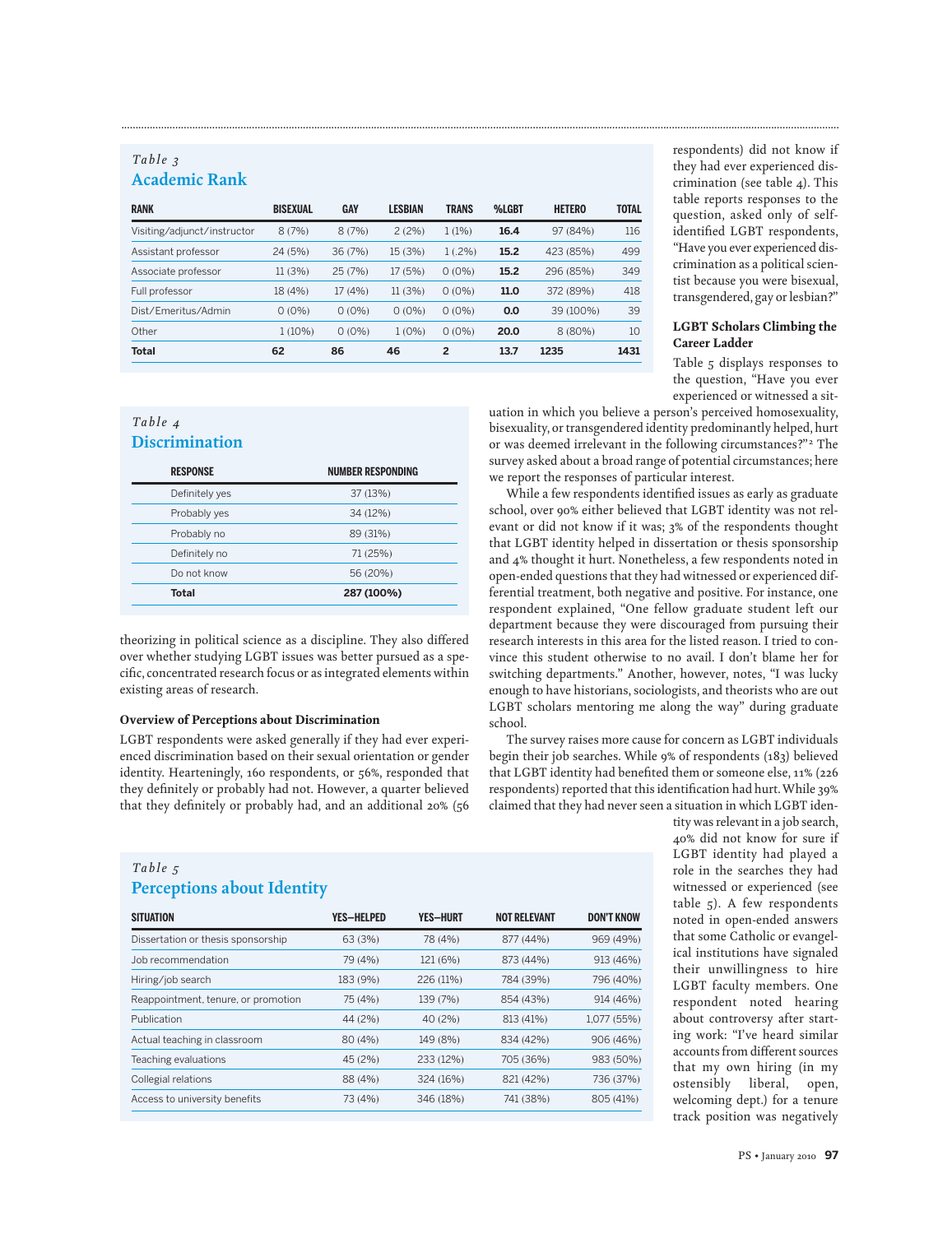#### *Table 6* **Being Out**

| <b>PEOPLE TO WHOM YOU ARE OUT</b> | <b>NUMBER OF RESPONSES</b> |
|-----------------------------------|----------------------------|
| Only to LGBT individuals          | 38 (14%)                   |
| Most/all colleagues               | 161 (61%)                  |
| Some colleagues                   | 86 (33%)                   |
| Senior administration             | 62 (24%)                   |

influenced by my sexual orientation; in the end I did get the job because the first two candidates declined the position." Another reported frankly, "I have never witnessed any of these things, but I do believe that it would be reasonable to consider a person's homosexual conduct or lifestyle (negatively) in hiring." Some respondents insisted that sexual orientation and gender identity are largely irrelevant to professional opportunities and advancement: "I don't think there are significant problems for LGBT political scientists. I have never heard of decisions being influenced because of sexual orientation." Others, however, claimed that LGBT status carries some cachet for some departments and universities.

Of the respondents, 139 (7%) claimed that they had witnessed or experienced an instance in which a person's perceived LGBT sexual orientation or identity had negatively affected that person's reappointment, tenuring, or promotion; 4% believed that orientation or identity had helped someone.While 43% claimed that orientation and identity had always been irrelevant factors in the personnel decisions they had witnessed or experienced, 46%, or 914 respondents, did not know for sure whether identity or orientation had ever played a role in an institution's choice to reappoint, tenure, or promote a faculty member (see table 5).

A heartening number of LGBT-identifying respondents (179, or 62%) reported that they did not believe their jobs would be endangered if their supervisors or chairs knew their identification as lesbian, gay, bisexual, or transgendered. However, 8% (23 respondents) believed that their jobs would be in danger. Many respondents expressed uncertainty though—69 individuals (24%) felt that they were probably not at risk but could not say they were definitely safe, and an additional 6% did not know (see table 5).

#### Being Out in the Workplace

Related to this question, the survey asked LGBT individuals about the extent to which they are out in professional settings, asking respondents to check all categories that applied. Table 6 shows the responses.More than 60% of LGBT respondents reported being out in their professional lives.3 One-third, however, were out only to some colleagues, and less than a quarter were out to senior administrators. Respondents reported different ways of being out, ranging from bringing same-sex partners to events to actively identifying themselves at their institutions as LGBT. One respondent, for instance, explained, "I was an out lesbian in my department with LGBT information posted on my office door (which apparently did cause some behind the scenes stir, I'm told)." Several bisexuals reported that being out was more complex for them: bisexual individuals in long-term monogamous relationships with members of the opposite sex are presumed to be straight. As one

respondent noted, "I am bisexual but married to a person of the opposite sex, so many people assume I am straight."

A few respondents pointed out that their identities as transgendered or transsexual also complicated the question of being out. One explained, "I am a female to male transgender person. That is not my sexual orientation, that is my gender/gender identity. I identify as male (that is how I am viewed in all circumstances). However, I also am gay, as in I have a male partner." Unfortunately, the survey did not separate gender identity carefully enough from sexual orientation, so we cannot draw conclusions about how gender identity and sexual orientation function as a dynamic for transgendered or transsexual individuals who may identify as lesbians, gay men, bisexuals, or straights.

#### Collegiality and Benefits

Collegial relations are an important, if intangible, part of academic life. These encounters range from formal service together on committees and other departmental interactions and in the classroom to the informal social relationships that develop in many academic units among peers. Less than half of respondents, 42% (821 individuals), believed that academics' identification as LGB and/or T was irrelevant to how they interacted with their colleagues. An additional 88 respondents (4%) felt that LGBTs' collegial relations were better because of their status or identity. However, 16% (324 individuals) reported that they had experienced or witnessed worse collegial relations for LGBT individuals than for non-LGBT individuals, and an additional 37% reported uncertainty.

Informal collegial interactions often involve spouses, partners, and families. Sometimes these interactions go well for individuals with same-sex partners. One respondent wrote, "I had a partner (12 yrs)—she (and the information) was well received and with respect by faculty, students, colleagues. Having a partner actually makes it easier to be out, because spouses/partners come up in conversation. When I would mention my partner, sometimes students secretly came out to me." Other respondents, however, reported that some colleagues do not treat their relationships as on par with relationships between opposite-sex couples. As one respondent explained, "Some colleagues treat us exactly like other 'married' (straight) people; others clearly think our relationship is something 'less than' their straight relationships." Another noted that, while many colleagues were comfortable with the partnership, "Even 'tolerant' and non-homophobic colleagues, however, seem not to recognize the kinds of assumptions embedded in their assumptions about things like marriage (for example, that marriage signals real commitment, that kids are 'better off ' with married parents, etc)." Assumptions equating marriage with real commitment can have real consequences: "Informally, they try to be egalitarian. Formally and institutionally, they offer spousal hires to far more junior colleagues but not to my partner."

The area in which the largest number of respondents saw negative effects was (unsurprisingly) in the benefits universities provide or subsidize. Although the survey was conducted before the disciplinary controversy over siting the APSA annual meeting in New Orleans, where Louisiana's anti-same-sex marriage constitutional amendment denies state officials the authority to recognize committed same-sex partners in any way, this issue clearly resonated with respondents: 18% (346 respondents) reported experiencing or witnessing situations in which an individual's identification as LGB or T negatively affected that person's access to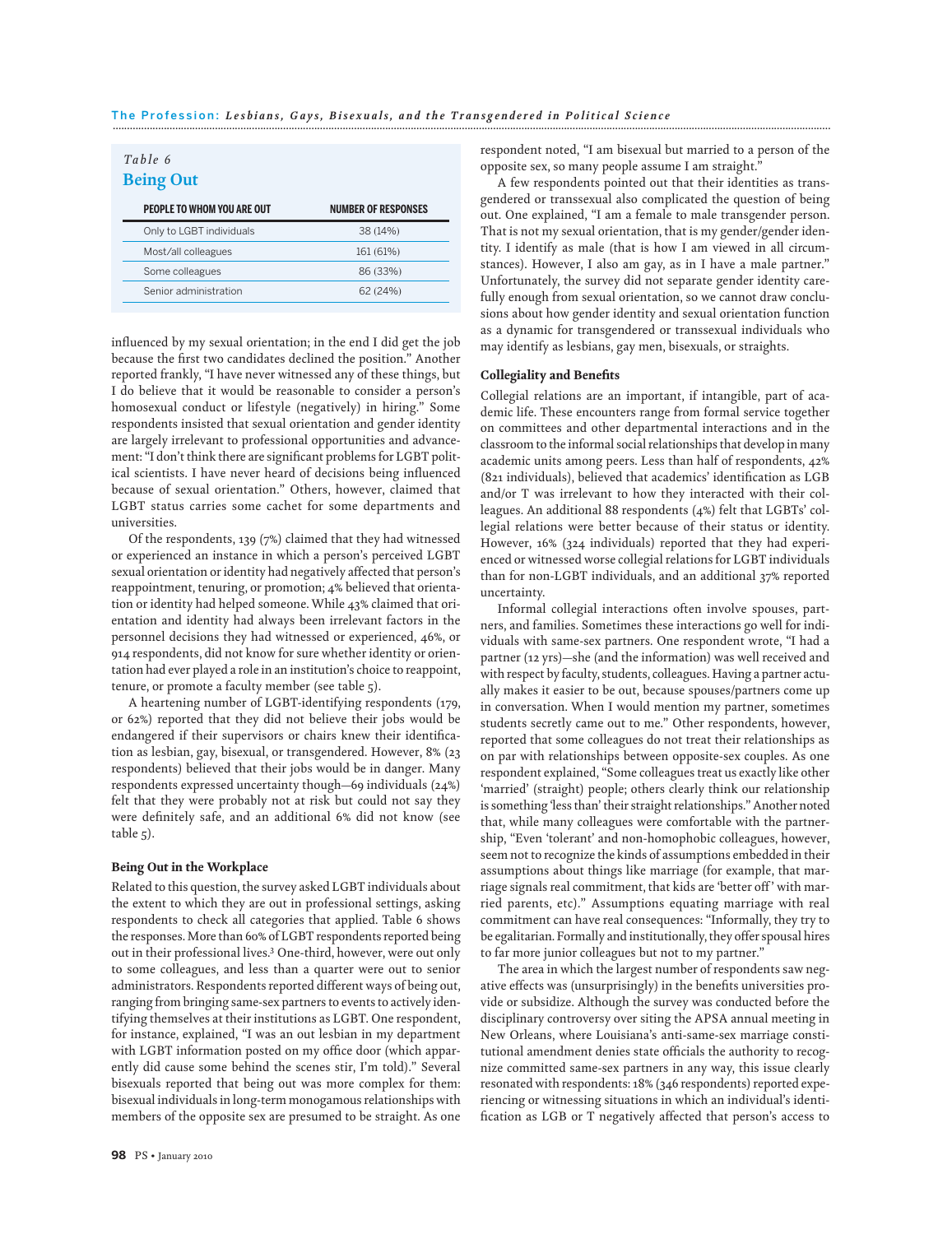| <b>Benefits and Career Decisions</b> |                                                       |                                                               |  |  |
|--------------------------------------|-------------------------------------------------------|---------------------------------------------------------------|--|--|
|                                      | <b>LACK OF BENEFITS</b><br><b>INFLUENCED DECISION</b> | <b>AVAILABILITY OF BENEFITS</b><br><b>INFLUENCED DECISION</b> |  |  |
| Yes                                  | 229 (12%)                                             | 277 (14%)                                                     |  |  |
| <b>No</b>                            | 1,683 (88%)                                           | 1,637 (86%)                                                   |  |  |
| Total                                | 1.912                                                 | 1.914                                                         |  |  |

*Table 7*

benefits, 4% (73 respondents) reported positive effects, and 38% saw status and gender identity as irrelevant. When asked about the most important issue facing LGBT members of the profession, 13.6% of the 876 respondents specifically criticized the lack of benefits for same-sex partners. In two other questions, 229 individuals asserted that a lack of domestic-partner benefits had influenced their decisions about positions, and 277 respondents reported taking the availability of benefits into account in making decisions about positions (see table 7).

#### LGBT Issues and LGBT Scholars in the Classroom

Identity issues present themselves in complex and interesting ways in the college classroom. On one level, we can consider the identity of the instructor and how students interpret that identity. Sexual orientation and gender identity are not identical to other identity issues, due to the greater opportunities for conscious or unconscious "passing." To what extent do students perceive their instructors to be lesbians, gay men, bisexuals, transgendered, and/or transsexual? Queer sexual orientations and gender identities may not be as visible to students as non-white racial status or femininity. The survey addressed instructors' beliefs about how their students perceive them, asking, "if you teach, whether you are straight or LGBT, do you believe that your students think they know your sexual orientation?"<sup>4</sup> (see table 8). While 21% did not know what their students thought about their sexual orientations, 66% believed that their students either knew from their signals or assumed that their instructors were straight or lesbian, gay, or bisexual. Only 7% of the respondents believed that their students did not peg them as either straight or LGB, either because the instructors were intentionally ambiguous or because they believed that students do not make assumptions.<sup>5</sup>

In addition to making assumptions or reading cues delivered by their instructors, students apparently sometimes signal their own orientations and identities to their instructors. Eighty respon-

#### *Table 8* **Students Out Instructors**

**.............................................................................................................................................................................................................................................................**

| <b>DO STUDENTS THINK THEY KNOW?</b>   | <b>NUMBER OF RESPONSES</b> |
|---------------------------------------|----------------------------|
| Yes (I give clear cues)               | 538 (28%)                  |
| Yes (the students make assumptions)   | 699 (37%)                  |
| No (I am purposely ambiguous)         | 103 (5%)                   |
| No (students do not make assumptions) | 45 (2%)                    |
| Don't know                            | 392 (21%)                  |
| Other, please specify                 | 115 (6%)                   |
| Total                                 | 1892 (100%)                |

more than half of straight instructors had out students in some of their classes. Further, the percentages of LGBT and straight instructors who reported not having any students reveal their orientations were relatively close (19.2% for LGBT instructors and 22.7% for straight instructors) (see table 9).

These issues raise related questions about the incorporation of LGBT topics in political science classes. To what extent are LGBT issues taught in political science classes, and when do political scientists think it is necessary or appropriate to do so?

Among the respondents, those who identified as LGBT were more likely to incorporate LGBT issues or topics in their teaching, with more than half doing so on occasion and less than a quarter reporting never addressing any LGBT issues. But many straights also incorporated LGBT content in their classes. Nearly 60% reported teaching LGBT issues and topics at least occasionally (see table 10).

At what level are LGBT issues or topics incorporated in political science classes? The survey asked about incorporating LGBT issues into research and teaching in political science (research is discussed below).The question respondents answered was, "What is your assessment of how appropriate the following are in political science?" Respondents rated a variety of teaching scenarios and research generally as very appropriate, appropriate, not appropriate, or not familiar. While between 10% and 12% of respondents were uncertain about the appropriateness because of their unfamiliarity with LGBT politics, respondents overwhelmingly believed that the incorporation of LGBT politics in research and teaching was appropriate or very appropriate. The strongest resistance was to entire undergraduate courses focusing on LGBT

dents (4%) said that students were out in all of their classes, and overall nearly 60% reported that students were out to them in at least some of their classes. Additionally, 22% said that students were not out to them and 19% claimed uncertainty. LGBT instructors reported more awareness of their students' orientations and gender identities than their straight colleagues. They also were more likely to report that students came out in each category. Still,

# *Table 9*

# **Students Out Themselves**

|                      | <b>BISEXUAL</b> | GAY      | <b>LESBIAN</b> | TRANS    | %LGBT | <b>HETERO</b> | <b>TOTAL</b> |
|----------------------|-----------------|----------|----------------|----------|-------|---------------|--------------|
| Do not know          | 11 (13%)        | 13 (11%) | 6(9%)          | 1(25%)   | 11.2  | 321 (21%)     | 352 (19%)    |
| <b>No</b>            | 20 (24%)        | 23 (19%) | 10 (15%)       | $0(0\%)$ | 19.2  | 350 (23%)     | 403 (22%)    |
| Yes, in all classes  | 9(11%)          | 7(6%)    | 4(6%)          | $0(0\%)$ | 7.2   | 60(4%)        | 80 (4%)      |
| Yes, in most classes | $8(10\%)$       | 22 (18%) | 12 (18%)       | $0(0\%)$ | 15.2  | 205 (13%)     | 247 (14%)    |
| Yes, in some classes | 34 (41%)        | 57 (47%) | 36 (53%)       | 3(75%)   | 47.1  | 605 (39%)     | 735 (40%)    |
| <b>TOTAL</b>         | 82              | 122      | 68             | 4        |       | 1,541         | 1,817        |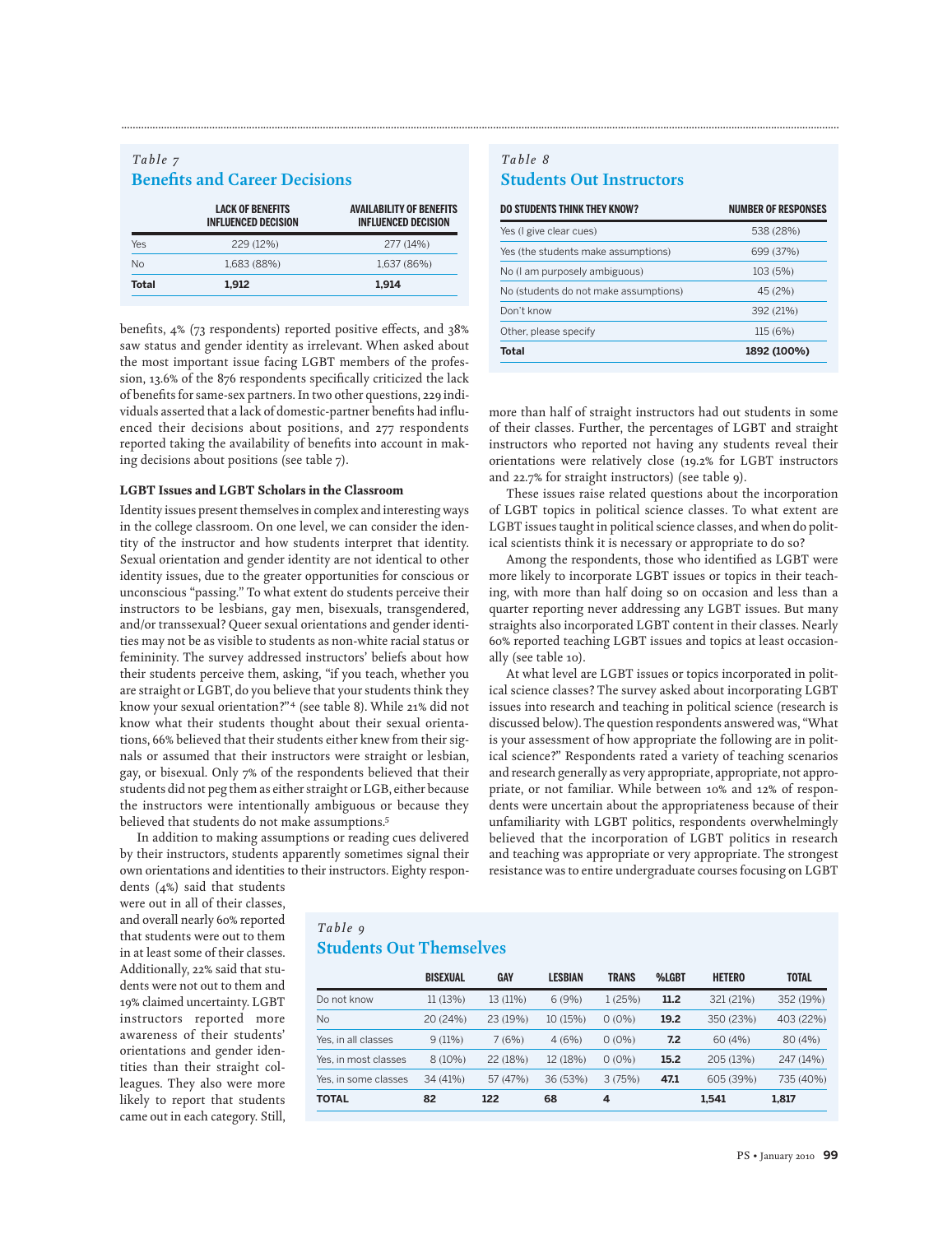| Table 10<br><b>Teaching LGBT Issues and Topics</b> |                 |          |                |              |       |               |              |
|----------------------------------------------------|-----------------|----------|----------------|--------------|-------|---------------|--------------|
|                                                    | <b>BISEXUAL</b> | GAY      | <b>LESBIAN</b> | <b>TRANS</b> | %LGBT | <b>HETERO</b> | <b>TOTAL</b> |
| Regularly                                          | 20 (23%)        | 33 (27%) | 5(10%)         | 2(40%)       | 22.5  | 182 (11.6%)   | 242          |
| On occasion                                        | 47 (54%)        | 63 (51%) | 35 (69%)       | $0(0\%)$     | 54.3  | 742 (47.3%)   | 887          |
| <b>No</b>                                          | 20 (23%)        | 28 (23%) | 11 (22%)       | 3(60%)       | 23.2  | 645 (41.1%)   | 707          |
| Not applicable                                     | 8               | 14       | 3              |              |       | 249           | 275          |
| Total (excluding NA)                               | 87              | 124      | 51             | 5            |       | 1.569         | 1.836        |

resistance to LGBT research overall, with only 11%, or 254 respondents, claiming that LGBT research was inappropriate in their fields (an additional 262 respondents answered that they did not know if LGBT research was appropriate). In terms of the advice that scholars have received, few respondents reported either being discouraged from working on LGBT topics or encouraged to

politics, but even here, almost three-quarters of the respondents believed that such courses were appropriate or very appropriate (see table 11).

In discussing teaching, survey respondents made conflicting remarks. As Anna Sampaio has noted, issues of identity in the classroom become more complex when an instructor with a subordinated identity is teaching the critical politics of that identity (Sampaio 2006). One respondent identified student prejudice as the most significant problem for LGBT members of the academy. After describing working at an institution with a welcoming and comfortable climate, the respondent continued, "problems of discrimination tend to occur with undergraduate students who are uncomfortable with professors and teaching assistants who are openly homosexual or transsexual, which negatively affects their careers through student evaluations and inhibiting the ability of the professor to have the necessary respect to effectively teach."

However, other respondents saw similar interactions—students reacting negatively to their instructors' orientations or identities and challenging their instructors' pedagogical treatments of LGBT topics—but read the students' complaints as legitimate. One respondent explained, "I heard from students that they found it very annoying that their professor in another class spent so much time talking about her own issues related to her lesbian identity. I expect that such discussions hurt her teaching evaluations, but, of course, I have no direct evidence of such." More information about how attitudes break down by field can be found in the appendix.

#### LGBT Research

We also consider LGBT research and how members of the profession view it. The survey asked respondents, regardless of their gender identity or sexual orientation, "Have you ever been discouraged from conducting research on LGBT topics?" The survey also asked, "Have you ever been encouraged to conduct research on LGBT topics?" As noted in table 11, few respondents expressed

work on such topics, though more than twice as many respondents reported encouragement (see table 12).

Aside from encouragement or discouragement, LGBT issues are undeniably a part of the discipline. The survey asked if respondents' research interests include LGBT topics. While overall 63% reported not engaging LBGT topics in their research, 15% did so extensively or somewhat, and an additional 22% reported doing so a little. As table 13 indicates, sexual orientation and gender identity were factors here, with LGBT individuals reporting themselves as engaging in extensively or somewhat in research on LGBT topics at higher rates.

While choices of research topics are highly individual, at least a few respondents reported having shied away from LGBT topics for fear of discrimination either against their scholarly work or against them if they were identified as LGBT. One respondent explained, "There are many reasons I haven't pursued research on LBGT issues, but I do believe that if I were to do so, it would be perceived as a niche topic, and people would suspect I was gay or bisexual." However, another respondent notes that, while he recognizes the possibility of being identified as gay, he does not allow this to alter research trajectories: "I also worry, frankly, sometimes when I am introduced as someone who has published on gay rights (as happens with a consulting job every couple months) that listeners will make that assumption. But I just put the worry aside, it is not a big deal, it is a thought that crosses my mind, and I'm surprised it still crosses."

In considering acceptance of LGBT research, some patterns emerge when other factors are considered. Figure 1 sorts responses by faculty rank. The graph illustrates the percentages of nontenure-track faculty members, assistants, associates, fulls, emeriti, distinguished professors, and top administrators who see research on LGBT topics as highly appropriate, appropriate, and not appropriate in their fields (as well as those reporting that they are unfamiliar with such research). As the survey did not define "appropriate," respondents likely had a range of interpretations

#### *Table 11* **LGBT Topics in Research and Teaching**

| <b>ITEM</b>                                                    | <b>VERY APPROPRIATE</b> | <b>APPROPRIATE</b> | <b>NOT APPROPRIATE</b> | <b>NOT FAMILIAR</b> |
|----------------------------------------------------------------|-------------------------|--------------------|------------------------|---------------------|
| Research on topics of LGBT                                     | 915 (41%)               | 778 (35%)          | 254 (11%)              | 262 (12%)           |
| Graduate seminars on LGBT politics                             | 717 (33%)               | 882 (40%)          | 348 (16%)              | 254 (12%)           |
| Undergraduate courses on LGBT politics                         | 722 (33%)               | 847 (39%)          | 385 (18%)              | 244 (11%)           |
| Integrating topics on LGBT politics into undergraduate courses | 902(41%)                | 828 (38%)          | 257 (12%)              | 213 (10%)           |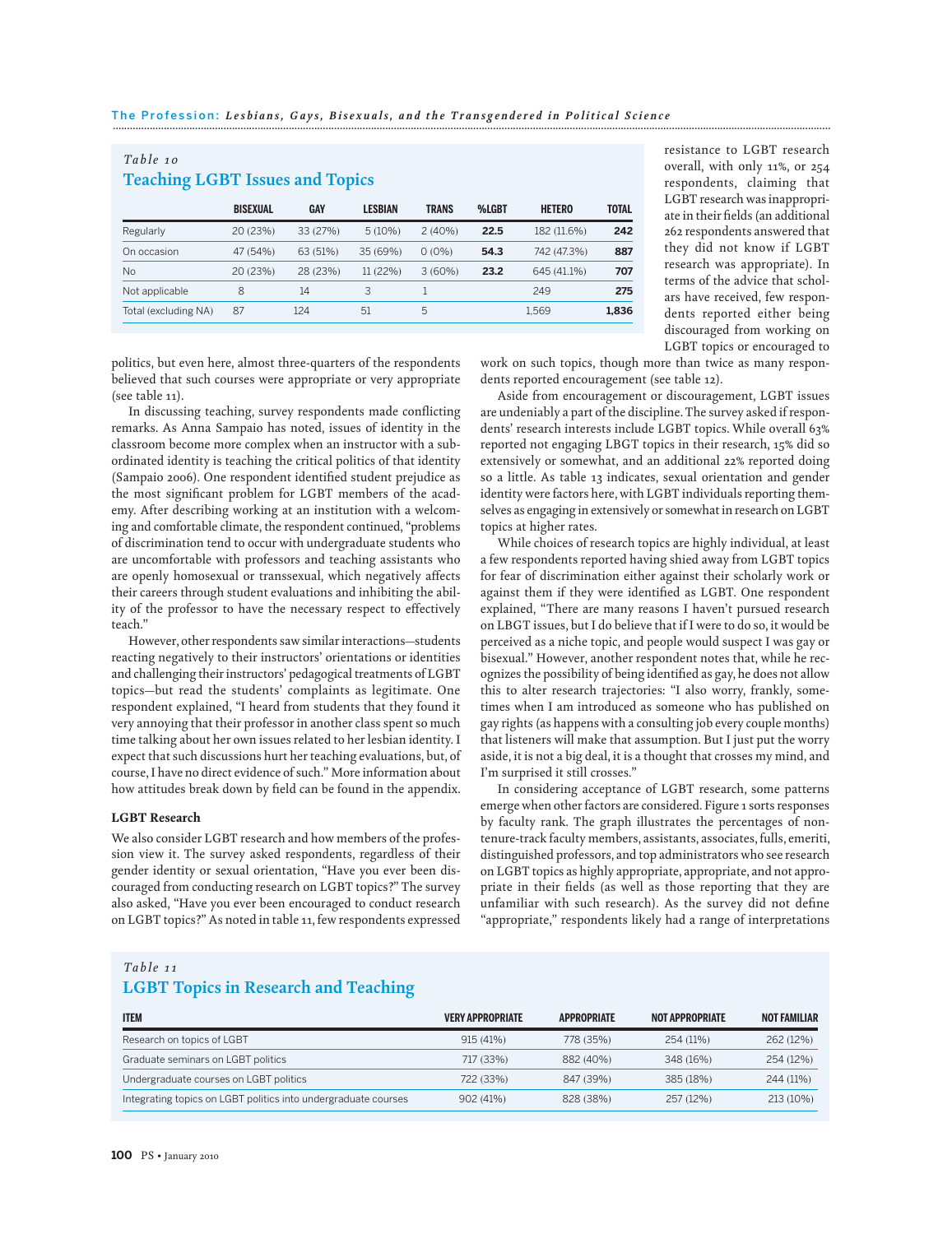# *Table 12* **Discouragement and Encouragement**

|     | <b>REPORTED DISCOURAGEMENT</b> | <b>REPORTED ENCOURAGEMENT</b> |
|-----|--------------------------------|-------------------------------|
| Yes | 104 (5%)                       | 227 (11%)                     |
| Nο  | 2,036 (95%)                    | 1,910 (89%)                   |

## *Table 13* **Research on LGBT Topics**

| <b>EXTENT OF INCLUSION</b> | <b>BISEXUAL</b> | GAY      | LESBIAN  | <b>TRANS</b> | %LGBT | <b>HETERO</b> | <b>TOTAL</b> |
|----------------------------|-----------------|----------|----------|--------------|-------|---------------|--------------|
| Extensively                | 8(8%)           | 28 (20%) | 12 (15%) | 1(17)%       | 15    | 18 (1%)       | 67(3%)       |
| Somewhat                   | 22 (22%)        | 33 (23%) | 29 (37%) | 1(17%)       | 26    | 181 (10%)     | 267 (12%)    |
| A little                   | 25 (26%)        | 35 (25%) | 22 (28%) | 2(33%)       | 26    | 390 (21%)     | 477 (22%)    |
| <b>No</b>                  | 42 (43%)        | 44 (31%) | 14 (18%) | 2(33%)       | 31    | 1262 (67%)    | 1378 (63%)   |
| Total                      | 98              | 142      | 78       | 6            |       | 324           | 2,189        |

**.............................................................................................................................................................................................................................................................**

### *Figure 1* **Rank and Attitudes about LGBT Research**



# *Figure 2* **Subfield and Attitudes about LGBT Research**



in mind as they answered the question. Enthusiasm for LGBT research appears to peak among associate professors, with half of them rating it as very appropriate and an additional 30% seeing it as appropriate. Interestingly, assistant professors were more likely than either associates or fulls to classify LGBT research as inappropriate in their fields.

Less surprising is the relationship between attitudes about the acceptability of LGBT research and the subfield of the respondent. Figure 2 illustrates the responses by primary subfield.

Respondents in the fields of public law, American politics, and political theory were the most enthusiastic, with respondents from international relations expressing the strongest opposition and the greatest lack of familiarity.

#### Most Significant Issues

The survey encouraged respondents, regardless of their orientations or gender identities, to reflect on the challenges for LGBT individuals in the pro-

fession. Specifically, respondents were asked, "What do you see as the most significant problems confronting LGBT political scientists now? What kinds of changes in policies, practices, etc. would make life better for LGBT political scientists on your campus or in your organization? In the profession?" The questions produced 874 comments that covered a wide range of issues and concerns. The largest group of respondents identified general prejudice or homophobia in society as the most significant problem. Many of these respondents expressed a belief that the academy was generally less of a problem than the broader social context outside of the universities' doors. As one respondent explained, "I suspect social changes are a lot more important than anything that might change in the discipline." Related to these kinds of ideas were those expressed by the additional 3.2% of respondents who highlighted discriminatory state or national policies. Some of these respondents framed the university as a haven: "The political environment beyond campus always creates pressure and potential unhappiness and discrimination. On campus life is 'relatively' good."

As table 14 indicates, however, some respondents did identify specific problems on campus. Many—13.6% of those who answered—believed that lack of benefits for same-sex partners was the most significant issue. Another 2.4% identified students' negative attitudes toward LGBTs as the biggest problem. Twelve respondents (1.4%) wrote about religious discrimination or bigotry at Christian institutions, some noting particular problems at Catholic schools. As one respondent explained, "I teach at a conservative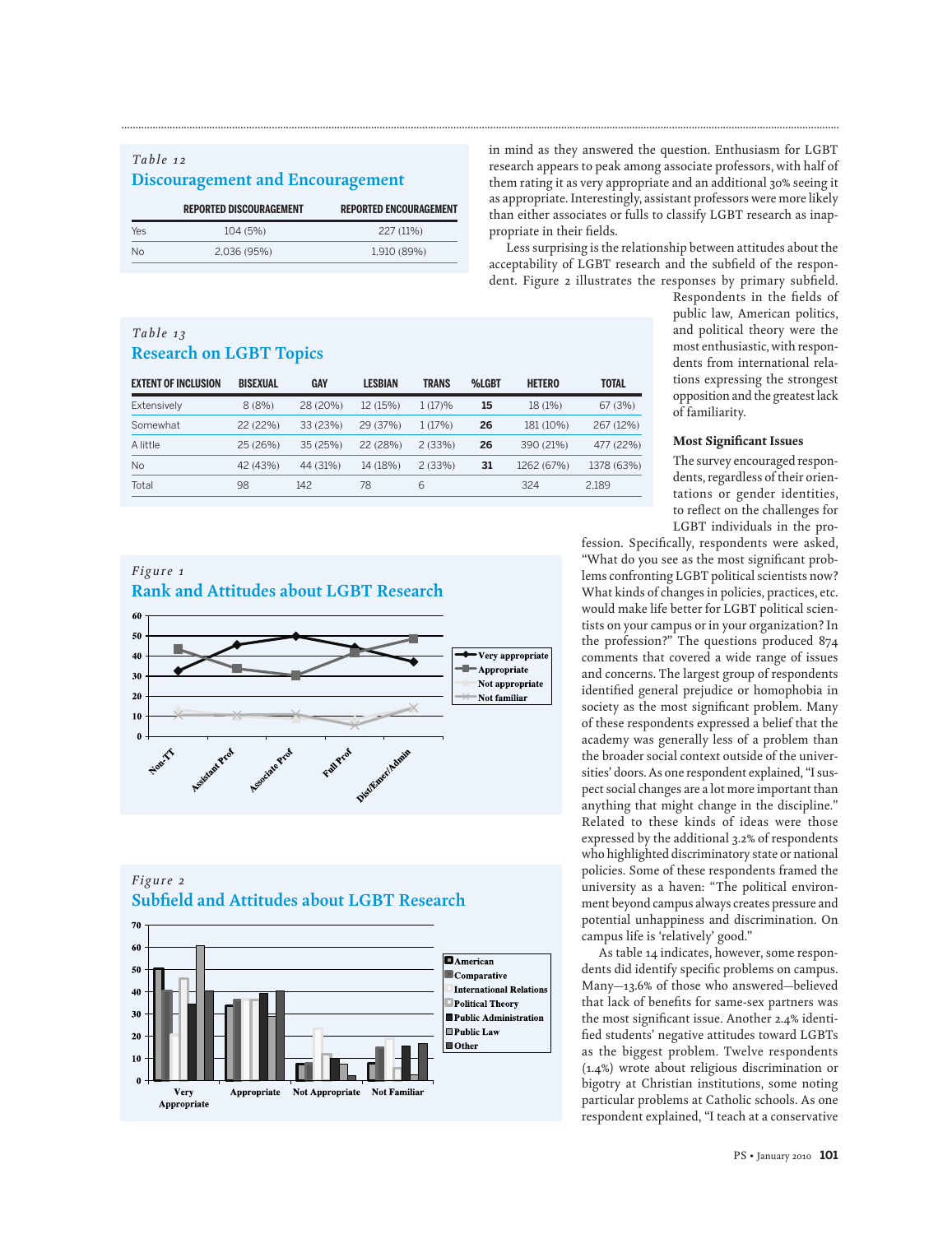#### *Table 14* **Most Significant Problems**

| <b>BIGGEST ISSUES</b>                                                         | <b>RESPONDENTS</b> |
|-------------------------------------------------------------------------------|--------------------|
| Generalized prejudice/homophobia                                              | 196 (22.4%)        |
| Lack of partner benefits                                                      | 120 (13.6%)        |
| Lack of acceptability of LGBT research as "political<br>science"              | 114 (13%)          |
| I don't know                                                                  | 85 (9.7%)          |
| No discrimination exists                                                      | 78 (8.9%)          |
| Need to mainstream LGBT research/not pursue<br>it as an isolated phenomenon   | 68 (7.8%)          |
| Active hostility toward LGBT research as too<br>"personal" or too "political" | $36(4.1\%)$        |
| Lack of visibility of LGBT scholars                                           | 33 (3.8%)          |
| Hostile state/national policies or politics                                   | 28 (3.2%)          |
| Discrimination by students                                                    | $21(2.4\%)$        |
| Respondent expressed hostility toward LGBTs<br>themselves                     | 20 (2.3%)          |
| Religious prejudice or homophobia in the workplace                            | 12 (1.4%)          |
| Respondent advocated cultivating blindness toward<br>sexual orientation       | $10(1.1\%)$        |
| Other                                                                         | 54 (6.2%)          |
|                                                                               |                    |

Catholic college where 'out' LGBT professors are not tolerated by the administration."

Other respondents raised issues about the profession more broadly—13% were concerned that LGBT politics is not fully accepted as legitimate political science. As one respondent wrote, "I think that, in terms of epistemology, dominant research areas and disciplinary culture political science is still oriented primarily around the experience of white, heterosexual males." An additional 7.8% argued for the mainstreaming of research on LGBT issues and warned against ghettoization of LGBT research (we will discuss this further below). Another 3.8% claimed that the lack of visibility of LGBT scholars was the most significant problem.

Some respondents had more confrontational ideas—78 (8.9%) insisted that no discrimination exists. One respondent wrote, "LGBT people do not have any problems that are related to their sexual orientation or sexual identity in our organization. And no, there are no hidden barriers either." Another 4.1% expressed hostility toward LGBT research. One type of objection was that this research is insufficiently objective, exemplified by the respondent who wrote, "It is a problem for anyone to confuse his/her personal and professional lives. This seems to be more common with LGBT academics than others." Another accused LGBT scholars of engaging in "voluntary marginalization through [their] identity politics agenda."Twenty respondents, comprising 2.3% of those who answered, objected to LGBT individuals themselves: "The most significant problem facing LGBT political scientists is their self-understand[ing] of themselves in terms of their sexual orientation and their pursuit of a lifestyle that is harmful to them and society."

Ten respondents advocated cultivating conscious ignorance of orientation and gender identity, akin to colorblindness with respect

to race. As one respondent wrote, "Why should it matter if someone is straight or gay from the vantage point of a political scientist? We should step away from this and move on toward more necessary issues." Another simply asserted, "Sexuality should not be relevant in the workplace."

Finally, some responses could not be categorized, and 9.7% of the respondents specifically wrote that they did not know the most significant problem facing LGBTs in the profession.

Overall, these responses raise an interesting tension among respondents over how to incorporate LGBT issues into the profession. Some insisted that LGBT issues have to be integrated into and interrogated through mainstream political science questions and approaches. One respondent explained, "like research on any topic, research on LBGT topics are 'serious political science' as long as such work is rooted in general political science questions." The respondent went on to encourage more focus on "questions about social mobilization, the use of issues in campaigns, the politics of stigmatized groups, etc." However, the respondent continued, "I do not believe that courses devoted to understanding 'what it's like to be LGBT' are legitimate political science (any more than courses devoted to understanding 'what it's like to be' British, or female, or white, or Asian or whatever are legitimate political science)." Respondents who took this approach encouraged more attention to LGBT issues in political science, but advocated against incorporating LGBT issues into the discipline through non-positivist or theoretical investigations. Some respondents also expressed concerns about creating specific intellectual spaces for studying LGBT issues in isolation. One such respondent advocated for "resisting the urge to hibernate in an APSA section—it's too easy to stay in the ghetto and not have much of an influence on the discipline that way. I've seen and fought that in my own primary section."

Another group of respondents, however, saw the study of LGBT issues as a site for expanding the boundaries of the discipline both in terms of substance and in terms of acceptable epistemologies. One respondent, who critically noted "disciplinary biases towards positive empiricism and the parochial views of the discipline's membership," argued for thinking through basic disciplinary boundaries more critically by engaging LGBT issues. This respondent explained, "I believe that what gets defined as 'the political,' while variable across faculty and the subfields, is rather narrow and thus constrains the definition of 'serious political science.'" Another respondent mused, "Perhaps because LGBT topics often are interdisciplinary in nature (gender theory as well as 'normal' political science), they are not as easily accessible to other political scientists." The implication of this for this group of scholars, however, is that political science should expand to incorporate these issues and the epistemological approaches that can grapple effectively with them.

This disagreement picks up on crosscutting tensions in the discipline over the relationship between politics and science and over the scope and breadth of epistemologies that belong in political science. A handful of respondents, as noted above, vocally objected to LGBT research generally as inappropriate. Some of these respondents seemed to be motivated by simple animus toward LGBTs, as described above. But others saw research on LGBT issues when performed by LGBT scholars as crossing the firm line that they endorsed between science and advocacy. Several respondents expressed this concern in almost the same words. One wrote, "I do not think that most of the work being done on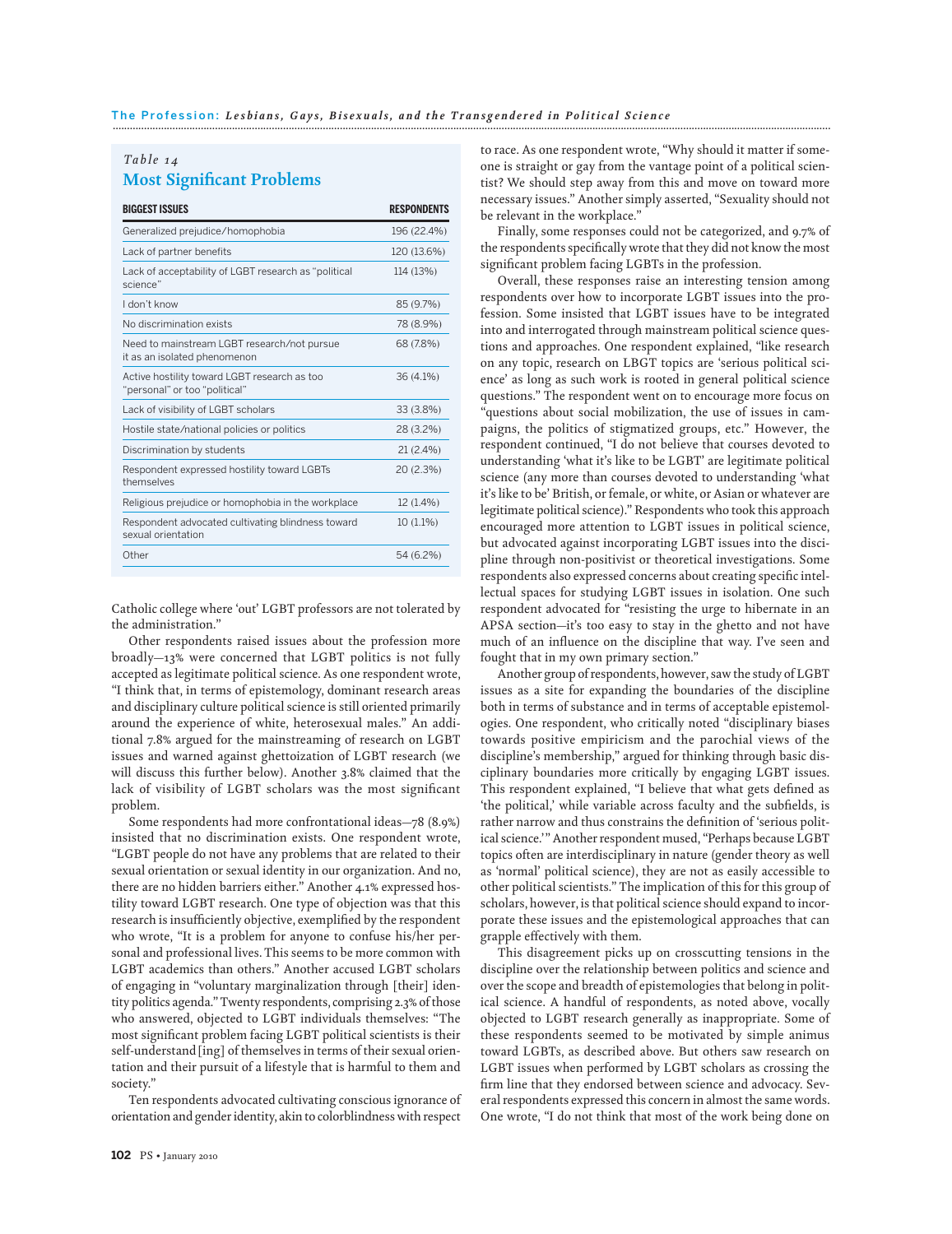this issue is serious political science. Instead, I think it is an aggressive advocacy effort." In these comments, respondents almost uniformly distinguished between "science" and "advocacy," implying or stating that advocacy does not constitute legitimate political science and in fact runs counter to the discipline's core missions.

**.............................................................................................................................................................................................................................................................**

Other respondents who criticized LGBT research did so more on methodological and epistemological grounds. Probably the most pointed comment of this nature came from the respondent who wrote, "Frankly, I think this work borders on academic fraud. It is better situated in a critical theory department or the like. (BTW, I think political theory should be shuffled off that way too.)" A less hostile respondent wrote, "LGBT political scientists need to be able to self-identify as such even if they do not necessarily deal primarily with LGBT topics in their research. LGBT research, in turn, should not be so dominated by people with postmodern/queer activist orientations. Let's get out of the ghetto, folks!" The sense of these statements and others like them is that LGBT research in political science is insufficiently positive and empirical and rests too much on cultural studies and theory. These respondents did not by and large appear to object to the study of LGBT topics as political science. In fact, some actively advocated for more research on LGBT topics. But they wanted the research to fit within particular disciplinary frameworks, to the point that they argued implicitly that the epistemological and methodological underpinnings of much work on LGBT topics was the key factor in de-legitimating the research, far above and beyond its substantive focus.

#### CONCLUSION: WHAT DO WE NEED TO KNOW? AND WHERE DO WE GO FROM HERE?

Overall, the survey presents a mixed picture for LGBT members of the profession. As noted at the outset, we cannot be sure that the survey accurately represents the levels of acceptance of, toleration for, and discrimination against LGBT political scientists. The results suggest, however, that both research and teaching on LGBT topics have made some headway into the discipline, and that political scientists largely accept that LGBT issues can be fundamentally political and are worth studying and teaching for that reason. Nonetheless, troubling questions about discrimination both against those who conduct research concerning LBGT issues and LGBT individuals themselves remain.

One important implication of the survey is that overall the academy should be collecting more data on sexual orientation and gender identity.We believe that questions concerning orientation and identity should be added to the National Survey of Earned Doctorates and other large-scale projects that regularly collect data on political scientists and academics in other disciplines.

Another issue that should be studied further is how LGBT individuals experience different types of institutions. The survey results highlight particular issues with religious institutions, a topic worthy of more in-depth investigation. In addition, we note that several states in the United States now have specific constitutional language barring any recognition of the incidents of marriage for same-sex couples, which has been used to strip benefits from the same-sex partners of political scientists employed by state universities. We do not know enough about the range of benefits offered by state institutions, and how this range compares to the range offered by private institutions.

The survey also raises questions about how these issues play out for political scientists who live and work in other nations.

Only 10% of the respondents were not living in the United States, but some of these respondents noted that their concerns and issues reflect the different cultural, political, and social configurations of LGBT issues in their national and local contexts. As one respondent pointed out, "In Sweden it is much more accepted to be gay or lesbian than in the rest of the world. I have a hard time believing that one's sexual preference would be a problem in the ways you asked." Another respondent criticized the survey from the opposite perspective, claiming that "US academia is already an island of tolerance for LGBTs" in comparison to other nations. This respondent urged the LGBT status committee to attend more to the circumstances of LGBTs in nations and regions where hostility and prejudice have far worse real-world consequences: "this committee [should] team up with Campaign for HR etc. to bring LGBT's outside this island of tolerance ... If you could do that ... I think it would be world-changing not only for the persecuted scholars but for the many in the US who have no idea that realworld persecution of LGBT's goes beyond the sorts of things mentioned in this survey—e.g., have you ever been thrown in jail on the basis of your LGBT status, etc."

The survey did not deal with the differences between sexual orientation and gender identity, and only six respondents identified themselves as transgendered. The profession is just beginning to grapple with the distinct issues that transgendered and transsexual political scientists face, and these issues often receive short shrift in broader discussions about LGBT concerns. For instance, in the recent highly charged debate over holding APSA's annual meeting in New Orleans and potential discrimination against members of the profession in particular locations, few people discussed the significance of the presence or absence of city codes prohibiting discrimination based on gender identity in the locations where profession-wide meetings are held. Several respondents expressed frustration about ignorance regarding identity issues both in the survey and more broadly in the profession. One respondent summed up the problem, stating, "I also think . . . that discrimination against transgendered people is by far the most unaddressed of the LGBT problems that most campuses and organizations should be tackling."

The kinds of issues raised about gender identity varied. Many respondents noted the lack of visibility and the conflation of orientation and gender identity. Some noted that transsexuals who exhibit fixed gendered identities may face less discrimination if their transsexuality is not widely known. One respondent explained, "There is no discrimination that I can discern against me as a transsexual woman, but the lack of any LGBT perspectives in any of our seminars is noteworthy. It's as if no one has even thought of it." Another wrote, "Being transgendered is both more and less difficult than being gay because I in my mind I am a girl but in my body I am a guy. I am probably too old to change at this point, so it will remain a fantasy. People do not understand the difference between sexual identity and sexual orientation." Still another witnessed that transgender students are invisible on campus, though institutional actors have been trying to determine whether the campus climate is hospitable to them. However, for transgender individuals, basic accommodations that everyone else takes for granted can be highly problematic: "A transgender colleague has not been able to use a bathroom on campus." Further, individuals' own definitions of their gender identities are sometimes not respected; as a respondent explained, "our colleagues refuse to change the pronoun they use, even 3 years after the transition."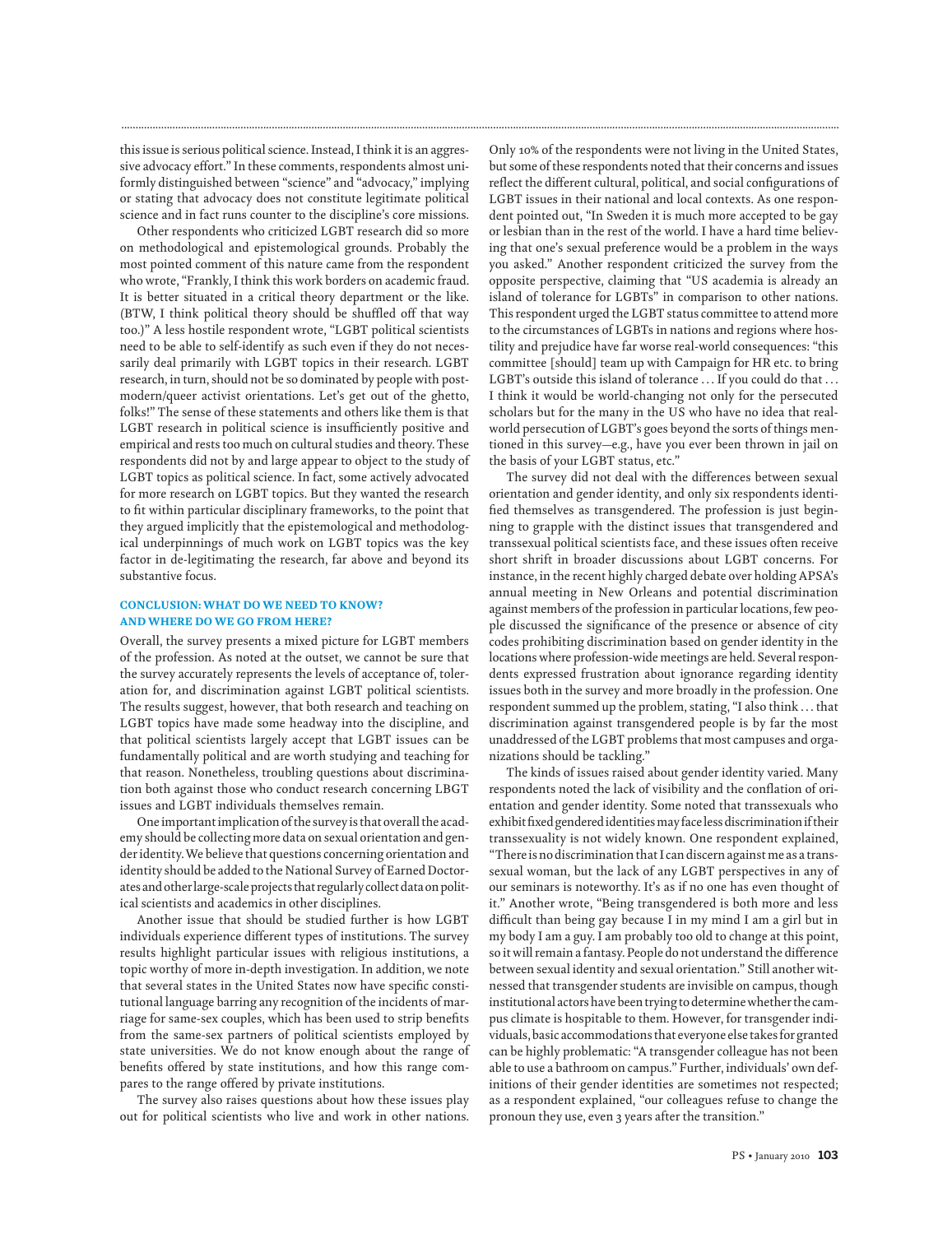Overall, though, the survey results support the idea that LGBT issues and queers themselves are an inextricable part of the discipline. Considering queer identities and issues can greatly inform how we think about politics, how we think about political science, and how we think about the meaning of identity as professionals. As one respondent, in commenting on the dilemmas of differential treatment, remarked:

Bring 'em on! I believe acknowledging who we "know" ourselves to be the first step towards a hope of comprehending also how that position affects our ability to "know" and authority to speak "truth." My only demand of those who would label me as gay or queer is that they take account of their own identities and ideologies and acknowledge these "labels" as grants of more or less authority to relative to my own (in)ability to speak intelligibly.  $\blacksquare$ 

#### NOTES

*We thank the Committee on the Status of Lesbians, Gays, Bisexuals, and the Transgendered in the Profession for developing the survey; Bahram Rajaee and Sean Twombly from APSA for their assistance in administering the survey and providing comparative data on the APSA membership; Adam Kress for his assistance in formatting the raw data; Ken Sherrill and Susan Burgess for their input; and Joel Bloom for his helpful comments and suggestions throughout.*

- 1. The drop in the number of respondents for this question is likely attributable to non-responses from graduate student members of APSA. We note that the percentage of respondents to the rank question who reported being LGBT is lower than the percentages of LGBT respondents for other questions, perhaps suggesting that more graduate students identify as LGBT than other cohorts of APSA members.
- 2. As the discussion in the article explains, many respondents expressed frustration with the framing of the question, as they reported having observed or experienced situations in which a person's sexual orientation or identity both helped and hurt.
- 3. Interestingly, this number exceeded the number of LGBT respondents who reported being out "to everyone" in non-professional settings (154 individuals, comprising 53% of the respondents to this question). Nineteen individuals, or

7% of the total, answered that they were out to no one in non-professional settings.

- 4. This question is an example of an implicit rendering of transgender identity as an orientation. A handful of respondents noted this problem, pointing out that gender identity and sexual orientation are distinct concepts.
- 5. Of the 6% responding "other," several mentioned having a spouse or partner in the same department or at the university, and others explained that they mention their partners or spouses on social networking sites. A few stated that they come out in some classes but not others.
- 6. This category includes all fields that totaled fewer than 100 respondents. Among the fields mentioned were political behavior, political communication, methodology, political sociology, political economy, women's studies, and pro-fessional politics.

#### **REFERENCES**

- Alexander-Floyd, Nikol. 2008. "'Written, Published . . . Cross-Indexed, and Foot-noted': Producing Black Female Ph.D.s and Black Women's and Gender Studies Scholarship in Political Science." *PS: Political Science and Politics* 41 (4): 819–29.
- Breuning, Marijke, and Kathryn Sanders. 2007. "Gender and Journal Authorship in Eight Prestigious Political Science Journals." *PS: Political Science and Politics* 40 (2): 347–51.
- Dion, Michelle. 2008. "All-Knowing or All-Nurturing? Student Expectations, Gender Roles, and Practical Suggestions for Women in the Classroom." *PS: Political Science and Politics* 41 (4): 853–56.
- Mathews, A. Lanathea, and Kristi Andersen. 2001. "A Gender Gap in Publishing? Women's Representation in Edited Political Science Books." *PS: Political Science and Politics* 34 (1): 143–47.
- Monforti, Jessica Lavariega, and Melissa Michelson. 2008. "Diagnosing the Leaky Pipeline: Continuing Barriers to the Retention of Latinas and Latinos in Political Science." *PS: Political Science and Politics* 41 (1): 161–66.
- Sampaio, Anna. 2006. "Women of Color Teaching Political Science: Examining the Intersections of Race, Gender, and Course Material in the Classroom." *PS: Political Science and Politics* 39 (4): 917–22.
- Sedowski, Leanne, and Michael Brintnall. 2007. "Data Snapshot: The Proportion of Women in the Political Science Profession." http://www.apsanet.org/imgtest/ Website%20brief%20on%20women%20in%20PS%20v2%201%202007.pdf.

# **APPENDIX: Comparison of Respondents to the Discipline**

Because of the small number of respondents in our survey who reported racial identifications other than white, we used gender as a baseline for comparison. In the APSA's annual membership data, fields broke down by gender as reported inTable 2a.As wemight expect, women tend to be more prevalent in the fields of comparative politics and public policy, and less present in international relations, though the discrepancies are not great (comparative coming in at 32.7% female and international relations at 28.1% female). No respondents in APSA's data were coded as transgender.

In the LGBT survey, respondents fell into the fields by gender as reported in Table 2b. The first discrepancy we note is in the overall gender percentages: survey respondents

were nearly 40% female, whereas APSA data indicated just under 30% female. The distribution of respondents across fields differed substantially as well. While American was the largest field in both, the field comprised 24.1% of APSA's regular members as compared to 37.4% of the survey respondents. The fields of comparative politics and methodology were both substantially underrepresented in the survey, while international relations and public law were somewhat less overrepresented. Survey respondents did not separately identify themselves as public policy scholars, so some of the public administration survey respondents could correspond with APSA members in public policy.

Comparing the cells more specifically, we note that, while the survey respondents overall were more likely to be female than the APSA members, the difference was particularly striking among survey respondents who identified themselves as comparativists.

We also compared 2007 membership data provided to us by APSA to the survey respondents with respect to rank and gender, looking at the basic categories of assistant, associate, and full professor. See table 3a.

As one might expect, women are more prevalent at lower ranks, and there is a significant drop-off between associate and full professor. Table 3b reports the same data for survey respondents.

The breakdown by rank is relatively comparable, with the survey respondents appearing to be slightly more junior than the APSA members. A higher percentage of the survey respondents reporting academic rank were also female than the APSA members, with assistants and fulls showing an approximately 4 percentage point discrepancy in favor of females among the survey respondents. Women comprised 30.3% of associate professors among the APSA members and 36.8% of associate professors among the survey respondents.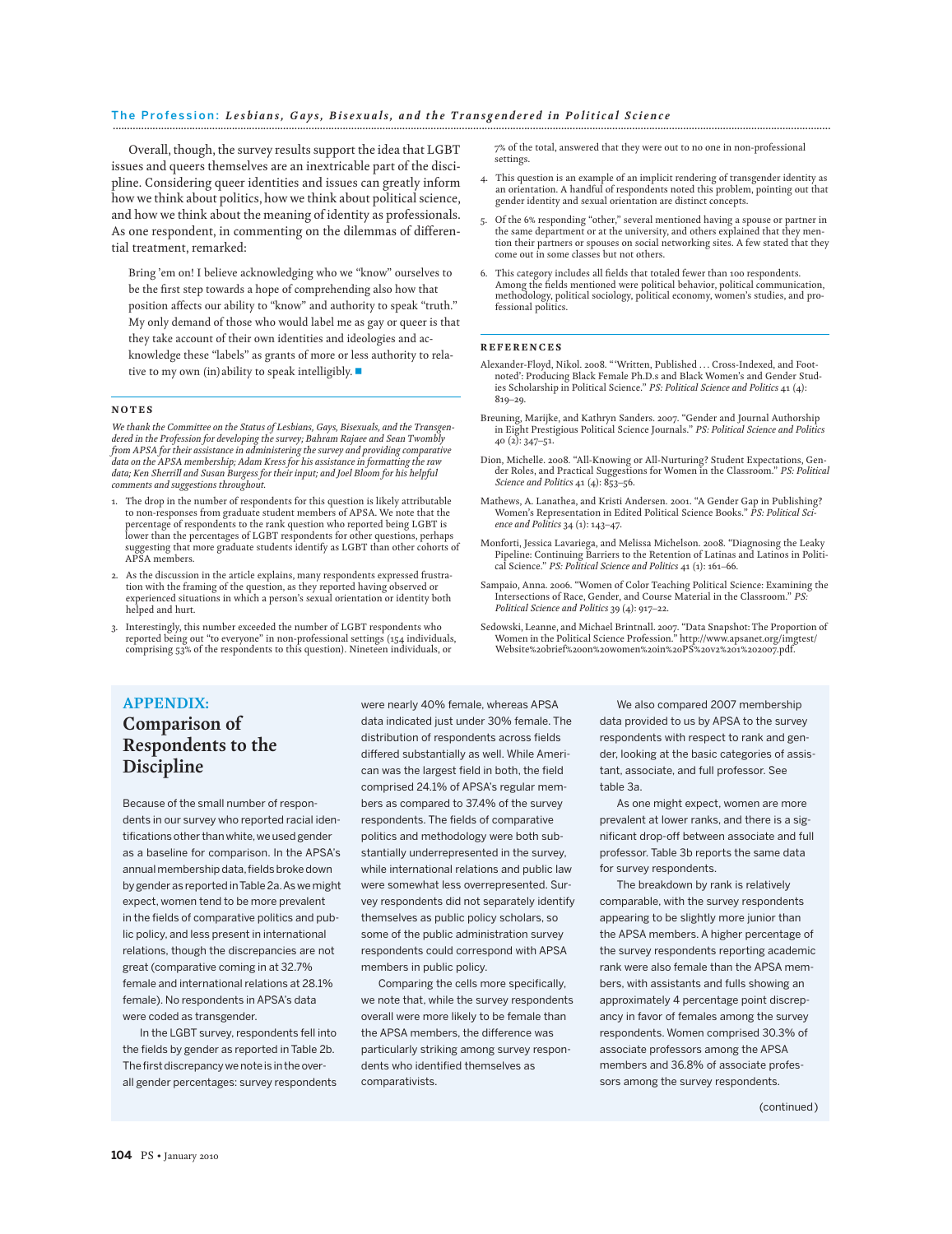# **APPENDIX (continued )**

In thinking about the extent to which the survey reflects attitudes in the discipline, we note that a substantial number of respondents in the survey did not indicate academic rank and 117 additional respondents identified themselves as instructors, visitors, adjuncts, or lecturers.

**.............................................................................................................................................................................................................................................................**

In terms of age, the percentage of LGBT respondents tended to go down over time, with the exception of the40–49-year-old respondents.The survey design and our concernsaboutnon-responsebiasesamong the

respondents prevent us from drawing any firm conclusions about this pattern or the possible causes of it, but it does hint at a possible correspondence with findings concerning other subordinated groups that members of these groups are more prevalent in the profession at earlier career stages.See table5a.

#### *Table 2a* **APSA Membership Fields by Gender**

| FIELD                        | <b>FEMALE</b><br>(% FEMALE IN FIELD) | <b>MALE</b><br>(% MALE IN FIELD) | TOTAL<br>(% OF TOTAL FOR FIELD) |
|------------------------------|--------------------------------------|----------------------------------|---------------------------------|
| American Politics            | 535 (26.6%)                          | 1,479 (73.4%)                    | 2,014 (24.1%)                   |
| <b>Comparative Politics</b>  | 577 (32.7%)                          | 1,187 (67.3%)                    | 1,764 (21.1%)                   |
| International Relations      | 409 (28.1%)                          | 1,045 (71.9%)                    | 1,454 (17.4%)                   |
| Methodology                  | 138 (21.9%)                          | 491 (78.1%)                      | 629 (7.5%)                      |
| <b>Political Theory</b>      | 260 (28.9%)                          | 640 (71.1%)                      | 900 (10.8%)                     |
| Public Law                   | 154 (30.0%)                          | 359 (70.0%)                      | 513 (6.1%)                      |
| <b>Public Administration</b> | 77 (29.1%)                           | 188 (70.9%)                      | 265 (3.2%)                      |
| <b>Public Policy</b>         | 262 (31.7%)                          | 565 (68.3%)                      | 827 (9.9%)                      |
| <b>Total</b>                 | 2412 (28.8%)                         | 5954 (71.2%)                     | 8366 (100%)                     |

Note: See Sedowski and Brintnall (2007)

## *Table 2b* **Survey Respondents' Fields by Gender**

| <b>FIELD</b>                 | TRANSGENDER | <b>FEMALE</b>              |              | <b>TOTAL</b> |  |
|------------------------------|-------------|----------------------------|--------------|--------------|--|
| American Politics            | $2(0.2\%)$  | 290 (36.0%)                | 515 (63.8%)  | 807 (37.4%)  |  |
| <b>Comparative Politics</b>  | $0(0\%)$    | 152 (50.2%)                | 151 (49.8%)  | 303 (14.0%)  |  |
| International Relations      | $1(.2\%)$   | 156 (35.5%)<br>282 (64.2%) |              | 439 (20.4%)  |  |
| Methodology                  | $0(0\%)$    | 4(40%)                     | 6(60%)       | 10(.5%)      |  |
| <b>Political Theory</b>      | $0(0\%)$    | 86 (37.9%)                 | 141 (62.1%)  | 227 (10.5%)  |  |
| Public Law                   | $0(0\%)$    | 47 (40.2%)                 | 70 (59.8%)   | 117 (5.4%)   |  |
| <b>Public Administration</b> | $0(0\%)$    | 82 (39.2%)                 | 127 (60.8%)  | 209 (9.7%)   |  |
| Other                        | $0(0\%)$    | 27 (60%)                   | 18 (40%)     | 45 (2.1%)    |  |
| <b>Total</b>                 | $3(0.1\%)$  | 844 (39.1%)                | 1310 (60.7%) | 2157 (100%)  |  |

# *Table 3a* **Breakdown of Political Science Faculty by Rank and Sex**

|                | ASSISTANT     | <b>ASSOCIATE</b> | <b>FULL</b>   | TOTAL         |
|----------------|---------------|------------------|---------------|---------------|
| Female (%F)    | 1,119 (36.9%) | 666 (30.3%)      | 628 (20.0%)   | 2,413 (28.8%) |
| Male $(\% M)$  | 1,910 (63.1%) | 1,529 (69.7%)    | 2,515 (80.0%) | 5,954 (71.2%) |
| Total (% rank) | 3,029 (36.2%) | 2,195 (26.2%)    | 3,143 (37.6%) | 8,367 (100%)  |
|                |               |                  |               |               |

Note: Data provided by APSA.